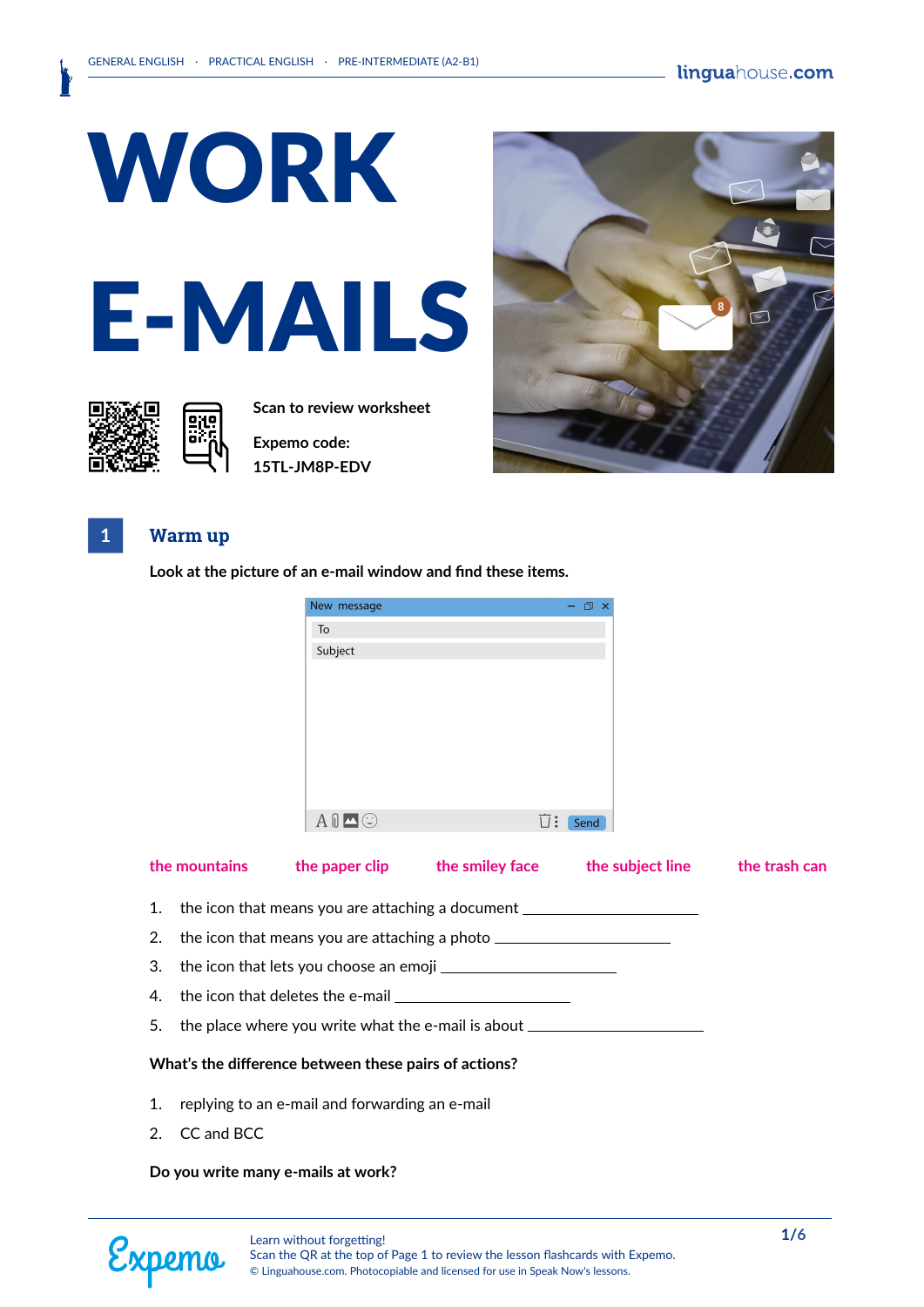#### **2 Reading**

**Alexis is writing an e-mail to Barbara. Quickly read her e-mail and answer the questions.**

- 1. What is the relationship between Alexis and Barbara?
- 2. Why is Alexis writing the e-mail?
- 3. Is this e-mail formal, semi-formal, or informal?
- 4. What three suggestions does Alexis make?
- 5. What sort of response does Barbara need to make?

#### Hi Barbara,

As you missed the last department meeting, I **A) write / am writing** to let you know about arrangements for next week's marketing meeting. It **B) starts / starting** at 10:00 on Tuesday. Donna Wells from head office **C) comes / is coming** to speak to us. I will meet her at the station at 9:00.

Just like last year, we **D) will / are going to** serve coffee and cakes from around 9:45. How about getting the cakes from that nice shop near the office? Let's make sure we show Donna what a friendly department we are. **E) Could / May** you help her get ready for her talk? **F) There are / There is** a big screen in the meeting room, so she just needs to bring her slides.

I am worried that Donna **G) might / can** get a bit **H) tiring / tired** in the afternoon, and she has a long trip back to head office, so why don't we try to finish early?

Please let me know if you are happy with these arrangements. I am really looking forward to Tuesday - I have heard great things about Donna, so I think it is **I) being / going to be** really **J) interesting / interested**.

Kind regards,

Alexis

**Read the email again and choose the best option (A-J) to complete the phrases. Then match the options to the language points.**

- 1. a description of what you can find in a place
- 2. a prediction based on outside evidence
- 3. a prediction that is not certain
- 4. a request for someone to do something
- 5. a timetable
- 6. an action happening around now A, am writing
- 7. an adjective that describes a situation that makes us feel a certain way  $\equiv$
- 8. an adjective that describes someone's feelings
- 9. an arrangement with another person
- 10. an intention or plan



Scan the QR at the top of Page 1 to review the lesson flashcards with Expemo. © Linguahouse.com. Photocopiable and licensed for use in Speak Now's lessons.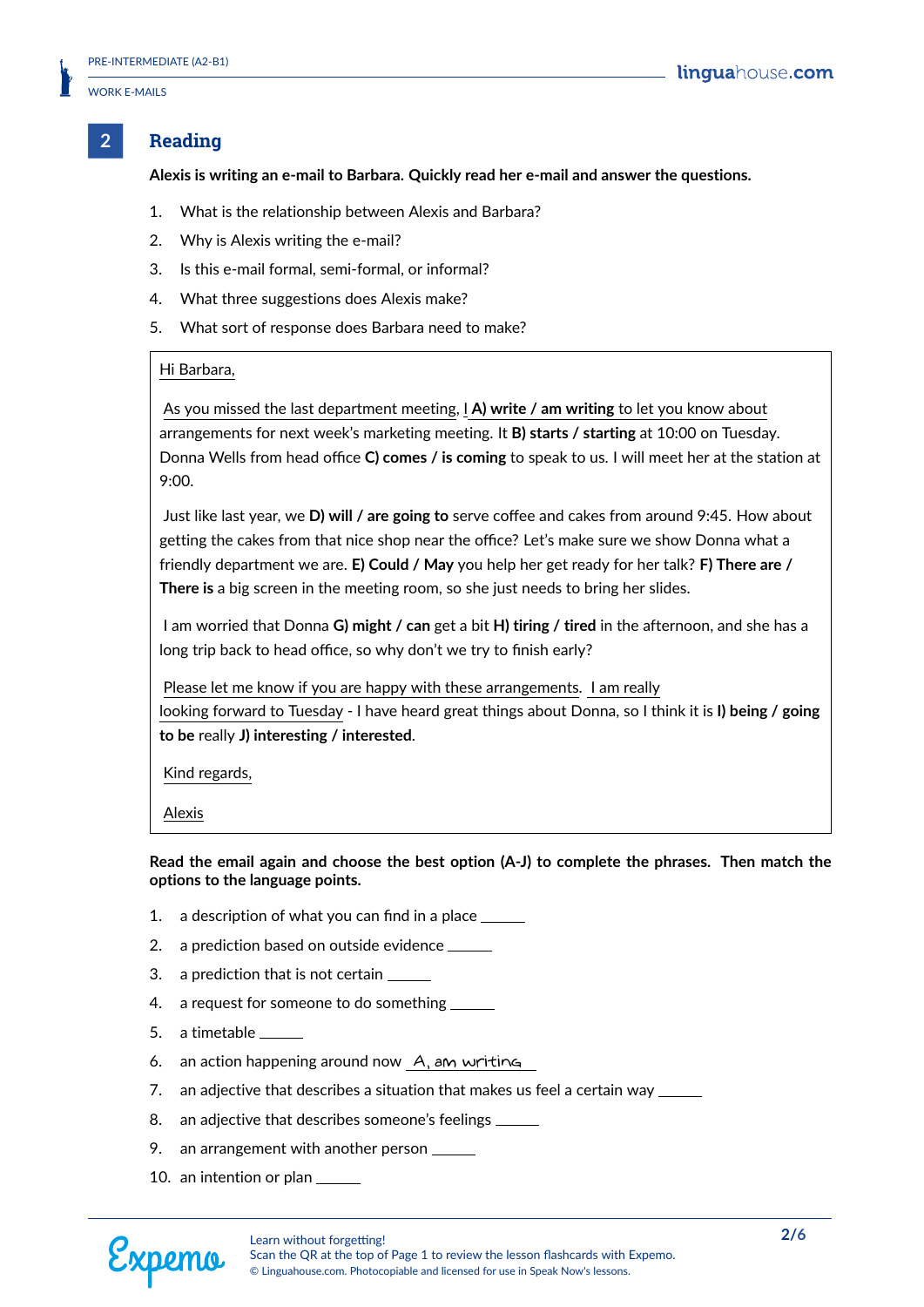#### **3 Language point**

**We want to be professional and polite when we write e-mails at work, so there are some things that we need to remember.**

**Find underlined phrases in the email that match these functions and write them in the space. Read the extra information about each one.**

Greeting the person that you are writing to: <sup>1</sup>

- For a more informal e-mail, use only first names. Include a comma. You can also use these phrases: Dear Barbara, / Hello Barbara,
- For more formal emails, perhaps to a customer or to someone you have never met, use a title and the last name: Dear Mr. Jones, / Dear Ms. Webster,

Opening the e-mail: 2

- This often refers to a recent event at work or to the last time you had contact (or were planning to have contact) with this person. This might be an e-mail, phone call, or faceto-face meeting.
- You can also use these phrases: Thank you for your e-mail. / It was good to talk to you the other day. / I enjoyed meeting you last week. / Following our meeting on March 5th, ...

Reason for writing: <sup>3</sup>

- This is a very important point to include. You can also use these phrases: I just wanted to check/confirm something with you. / I would like to ask you about ...
- Note: in this context *just* makes the reason seem less important and makes the writer sound more polite.

Call to action:

- This is also very important because it lets the other person know what they need to do next. You can also use these phrases: Could you confirm how you would like to move forward? / Send me the details as soon as you can. / Please let me know the outcome of the meeting.
- Sometimes the next action comes from the sender: I will let you know what the customer says. / I will keep you updated.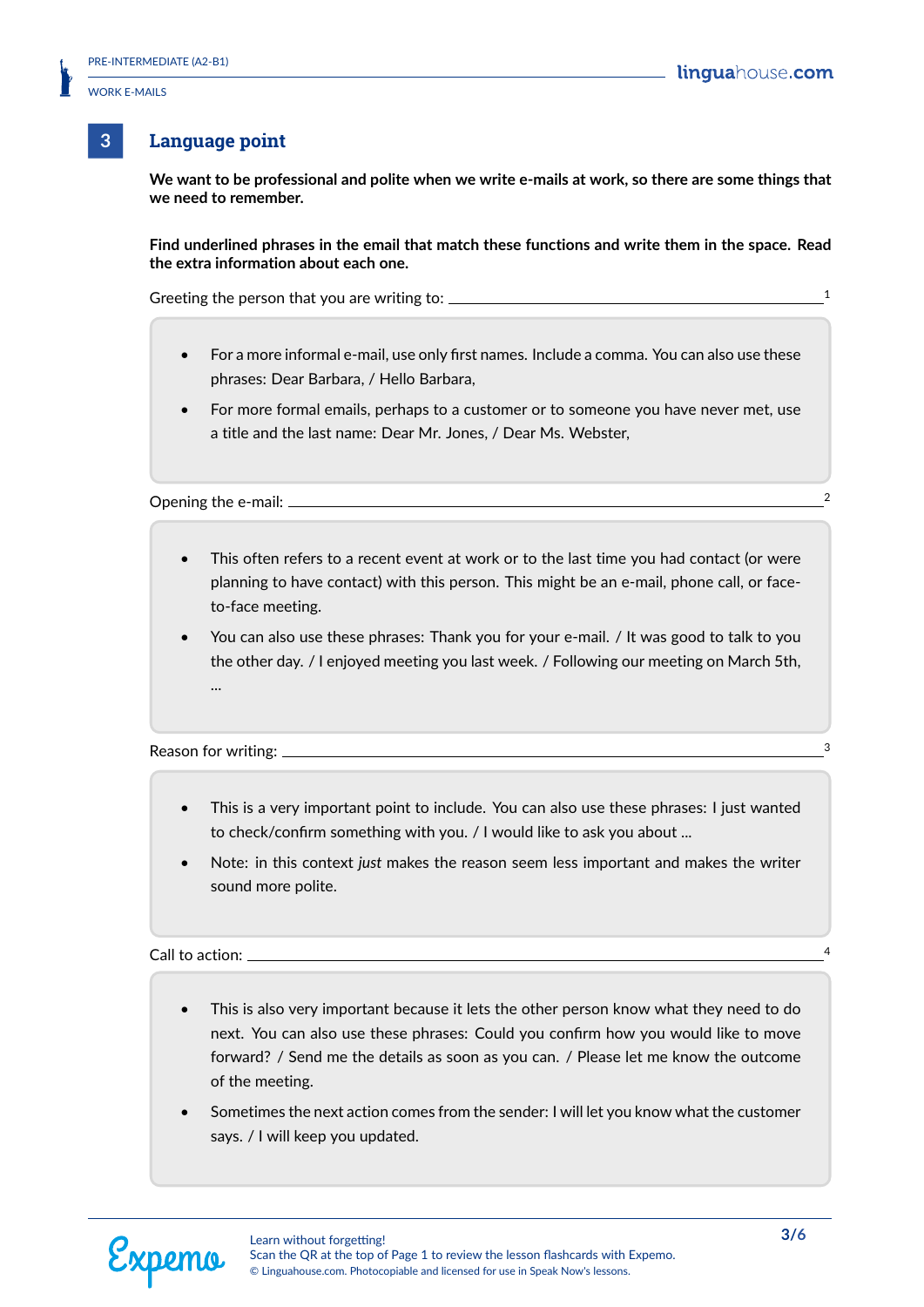Closing the e-mail: 5

- This refers to a future event and shows that you have finished the e-mail.
- Remember that the phrasal verb *look forward to* is always followed by a noun (including gerunds, or *verb + -ing*), so you can also say: I am looking forward to **speaking** to you / **reading** your report / **hearing** the outcome.

Signing the e-mail:

- For more informal e-mail, use only first names. Include a comma. You can also use these phrases: Best wishes, Alexis / Regards, Alexis / All the best, Alexis
- For more formal e-mails: Sincerely, Alexis Matthews

\_\_\_\_\_\_\_\_\_\_\_\_\_\_\_\_\_\_\_\_\_\_\_\_\_\_ Tip: *People don't have much time to read e-mails at work. It's helpful if you use paragraphs to organize your ideas.*

**How many paragraphs does Alexis use in her e-mail? What are the topics of her paragraphs?**

#### **4 Practice**

**Read Barbara's reply to Alexis. The phrases in bold all have an extra word. Find them and cross them out.**

#### **(1) Hi dear Alexis**,

**(2) I thank you** for your e-mail about the arrangements for the meeting. **(3) I am writing it to confirm** your suggestions. First of all, I think it is a great idea to have coffee and cakes ready for Ms. Wells when she arrives. However, I think we should get the cakes from a different shop. The one around the corner is **(4) too much expensive**. **(5) Let's us try** the one near the station. I am very happy to help Ms. Wells get ready for her talk. **(6) I am often going down** to the meeting room later today to meet a customer, so I can check the computer and the screen then. Finally, I agree that we should try to finish early. **(7) I will to check** the train times for Ms. Wells so we have an idea about when we should finish. I will let you know what the options are. **(8) I am looking up forward to the meeting** too.

- **(9) All the best wishes**,
- **(10) Barbara King**

**Barbara has not used paragraphs to organize her ideas. Where do you think she should start each paragraph?**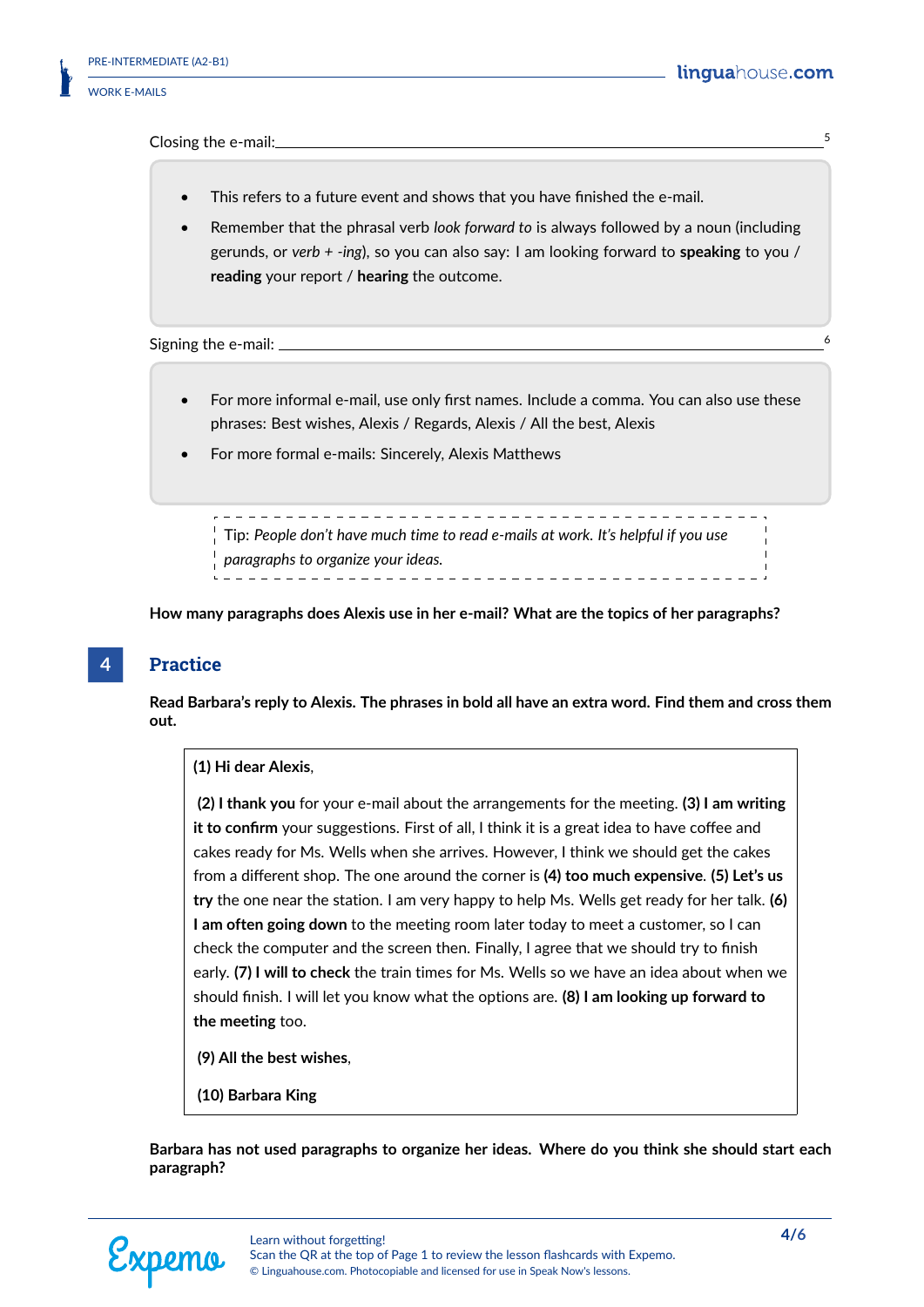#### **5 Writing**

**You receive this e-mail at work. Read the email and answer the questions.**

- 1. What is your relationship with Dennis?
- 2. Why is he writing the e-mail?
- 3. What do you need to include in your answer?

#### Hello,

It was good to meet you when you came up to the head office last week. I am writing to ask you for more details about the customer sales research that you told us about. I am interested because my department completed a similar project last year.

First of all, when are you starting to interview customers? How many people do you think you will speak to? I can share some customer contact details with you if you need more people to speak to.

Also, could you let us know if you are going to collect information from customers face-to-face or online?

It sounds like we are doing very similar things, so let's keep in touch. I look forward to hearing from you.

Regards,

Dennis Meehan

**Write a reply in 100 words, using functional language from the lesson.**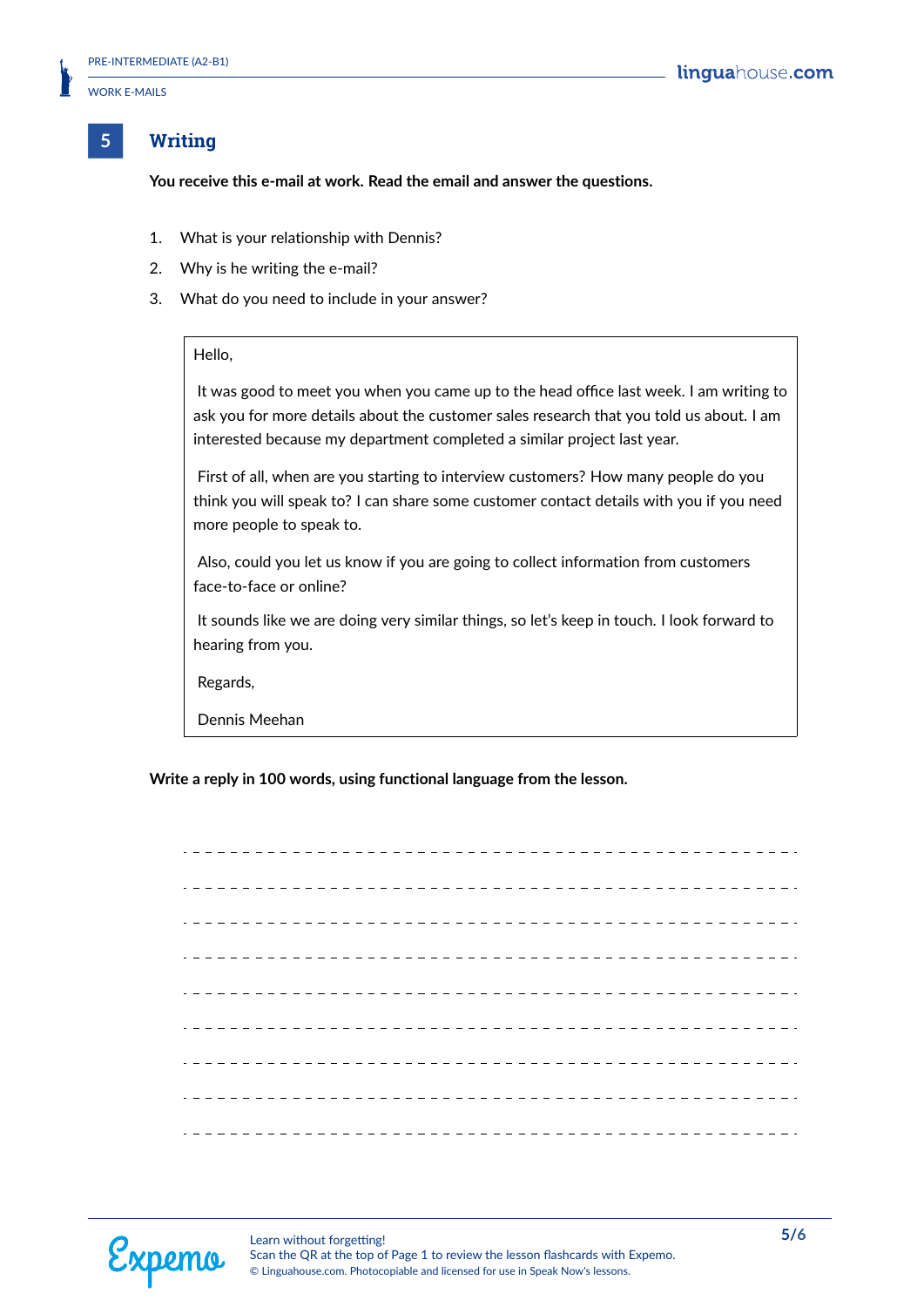#### **6 Extra practice/homework**

**Donna Wells has written an e-mail to Barbara to confirm arrangements for the meeting. Put the sentences in order.**

Best wishes,

Could you confirm that I can access the company intranet on that computer?

Dear Barbara, 1

Donna

First of all, there has been a change in my travel plans.

However, could you tell me the best place to park?

I am also a little bit worried about the facilities in the meeting room.

I am going to drive to the meeting, so you don't need to meet me at the station.

I am going to show some slides during my talk.

I am just writing to check some of the arrangements.

I'm looking forward to your reply and, of course, to seeing you next week.

I was so pleased to receive the invitation to speak at your meeting.

Thank you for your help.

**How would you use paragraphs to organize the e-mail?**

#### **7 Optional extension**

**The first thing people see is the subject line of your e-mail. There are lots of ways to get people's attention, so they want to open the e-mail. Match the types of subject lines with the examples.**

- 1. command a. 45% of workers have "tired eyes" from using screens 2. hurry up b. 5 things to do before our department review 3. Information c. Don't miss your chance to book vacation days this summer! 4. instructions d. Great to meet you last week!
- 5. list e. Have you done your health and safety training?
- 6. personal f. How to use the new company time sheet
- 7. questions g. Keep your workspace clean
- 8. statistics h. Sales meeting: Sept 3, 2:00 pm

**Look back at the e-mails that Alexis, Barbara, and Dennis wrote. Write subject lines for these e-mails.**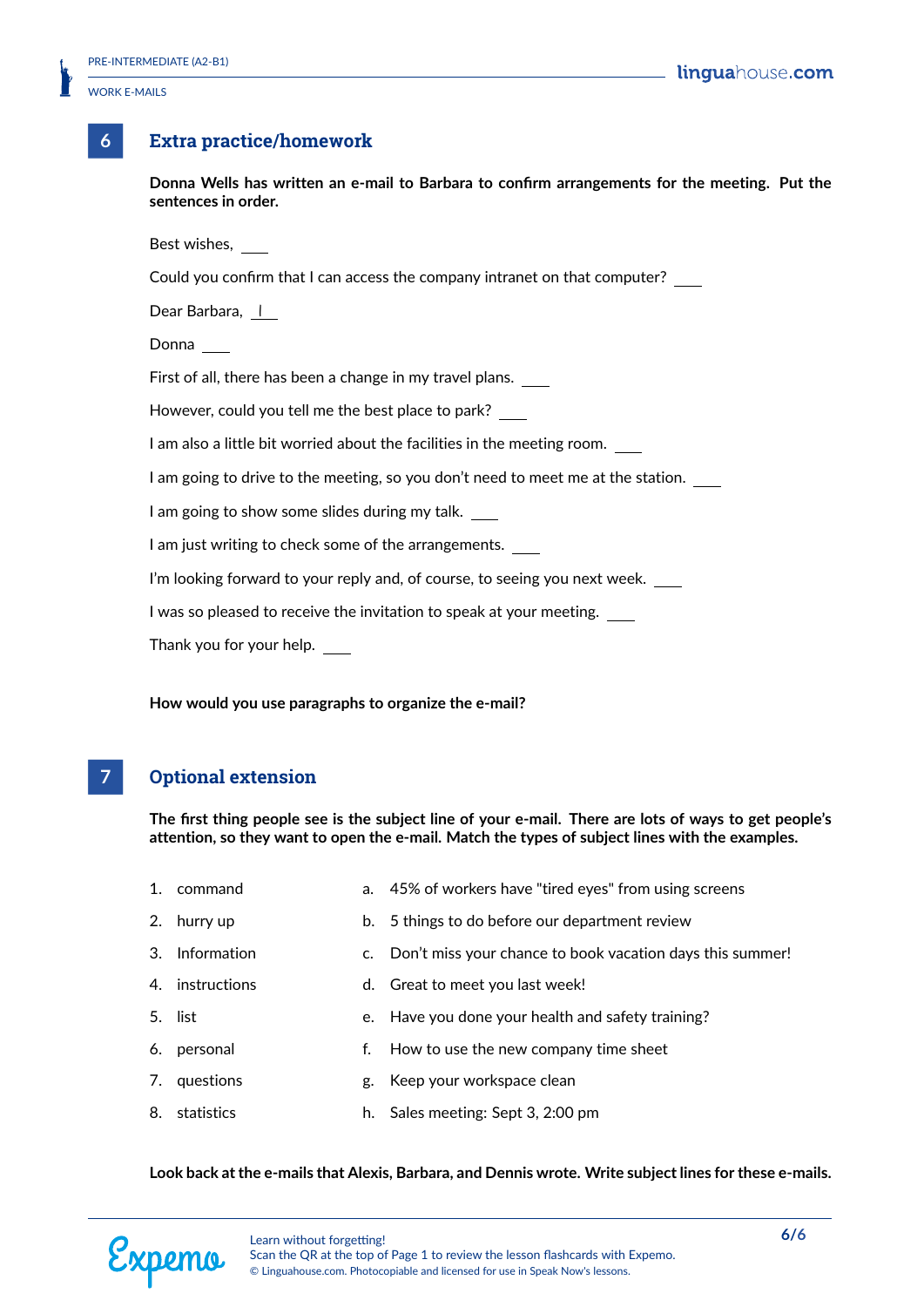## **Key**

#### **1. Warm up**

#### 5 mins.

Work with the whole class to find the items in the list. You may need to explain/elicit the meaning and pronunciation of *icon* /aI.kAn/ (a small picture on a computer screen that we use to give the computer instructions). Then pose the first two follow-up questions for students to consider in pairs, before checking answers with the class. Pose the final follow-up question. Even if students report that they don't have much experience with writing emails at work, point out that it is an important form of communication in professional and academic contexts and that writing emails is a task on Cambridge or IELTS General Training exams. Subject lines are explored in greater detail in the Optional extension stage.

#### Part 1

1. the paper clip 2. the mountains 3. the smiley face 4. the trash can 5. the subject line

Part 2

1. replying is sending an answer to the person who sent you the e-mail, while forwarding is sending the first e-mail on to another person.

2. CC (carbon copy) means that you are publicly letting other people see your e-mail (and each other), while BCC (blind carbon copy) means that you are privately letting other people see the e-mail, but no one else can see that this is happening.

#### **2. Reading**

#### 10 mins.

Students will read the e-mail twice. Explain the context and go over the instructions and questions for the first reading activity. Give students a couple of minutes to quickly look through the e-mail and then go over the answers with the class.

For the second reading activity, students will consider the language used in the e-mail in more detail by choosing the best option to complete the sentences. Check answers with the class and then ask students to work in pairs to match each phrase with a language point. These points were presented in units 25-34 of this course plan and provide a good general review of A2 language points. However, if you feel you want to omit the final matching exercise, that's fine.

- 1. They work together.
- 2. To tell Barbara about the arrangements for a meeting.

3. Semi-formal - it shows a friendly but professional relationship between Alexis and Barbara. Note that Alexis does not use contractions, which makes the style more formal.

4. How about getting the cakes from that nice shop near the office? / Let's make sure we show Donna what a friendly department we are. / ... so shall we try to finish early?

5. She needs to say if she is happy with all the arrangements.

Reading

| 1. F. There is   | 2. I, going to be | 3. G, might | 4. E. Could     | 5. B. starts        |
|------------------|-------------------|-------------|-----------------|---------------------|
| 6. A, am writing | 7. J. interesting | 8. H. tired | 9. C, is coming | 10. D, are going to |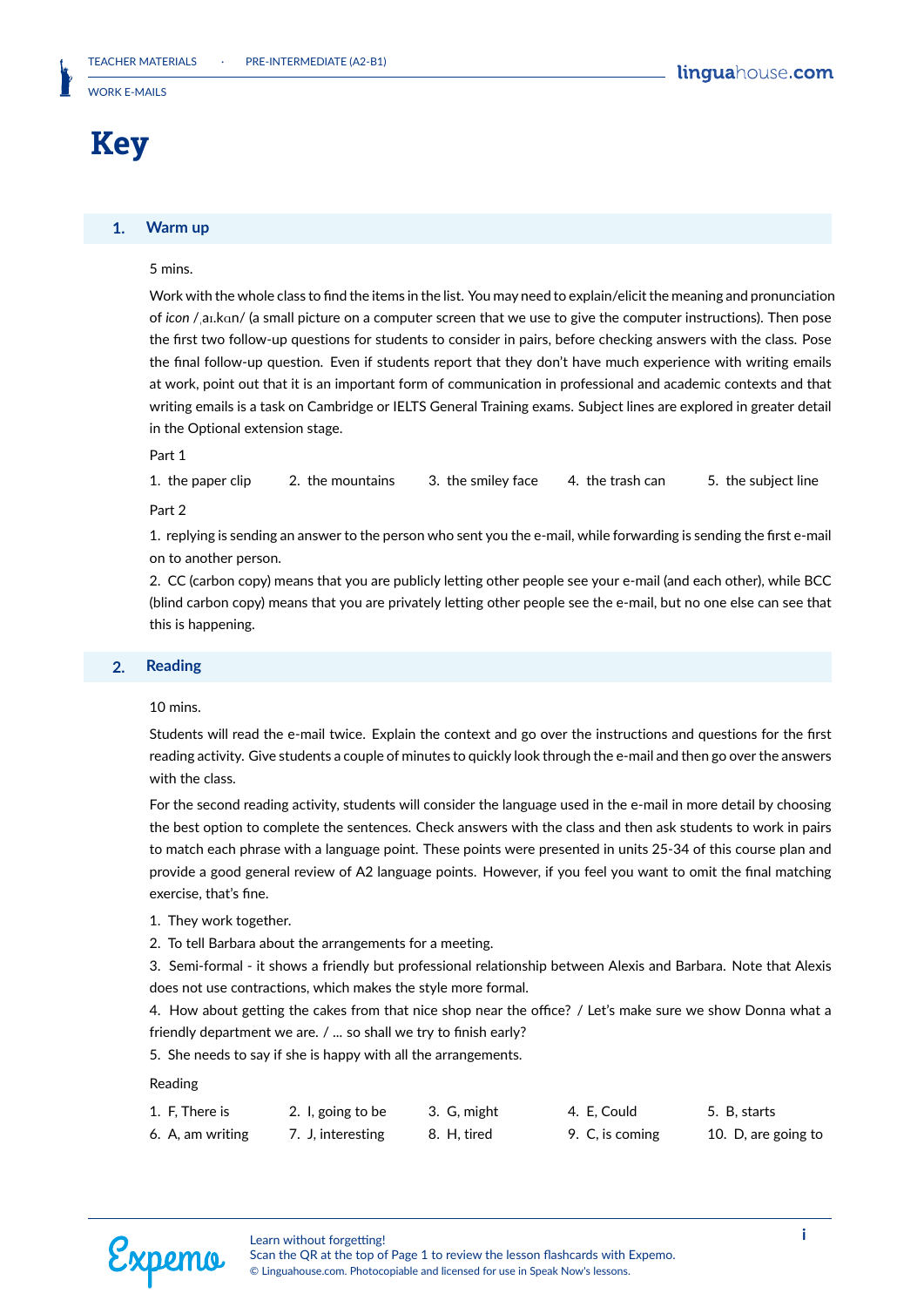#### **3. Language point**

#### $10 \text{ mins}$

Students need to know a range of set phrases and routines that are used in work e-mails. This is a type of functional language. Make students aware that functional language only works well if the phrases are accurately formulated. If students are inaccurate in their use of functional language, it may confuse their reader or make a poor impression on them. If students are preparing for an English exam that includes an e-mail task, they need to be able to use these expressions correctly, including punctuation like commas in the greeting and signature lines.

Go over the introduction and then go through each of the six functions and the final tip one by one, giving students time to refer back to the e-mail and copy the underlined phrases next to the appropriate function. The functions are listed in a logical order, and the phrases appear in the same order in the e-mail. The purpose in copying the phrases is to support students in noticing the exact wording of each phrase. You should also call students' attention to the explanation, further examples, and notes.

- 1. Hi Barbara,
- 2. As you missed the last department meeting, ...
- 3. ... I am writing to let you know about ...
- 4. Please let me know if you are happy with these arrangements.
- 5. I am really looking forward to Tuesday.
- 6. Kind regards, Alexis

How many paragraphs does Alexis use in her email? What are the topics of her paragraphs?

- Four paragraphs: 1) basic details about the meeting, 2) arrangements for the day; 3) finishing the meeting; 4) call to action and closing the email.

#### **4. Practice**

#### 10 mins.

Go over the instructions and do the first one as an example with the class. This exercise contains a mix of e-mail phrases and review of key language points from units 25-34 of the course plan. Students work alone, at first without checking the information in the Language point, to test their memory. They can check answers in pairs and then with the whole class. Pose the follow-up question about paragraphs. If you have time, students could read the corrected e-mail out loud in pairs to reinforce accurate use of the language.

NOTE: If students are finding this difficult, skip the writing stage and do the extra practice/homework exercises in class for additional support.

1) dear; 2) I; 3) it; 4) much; 5) us; 6) often; 7) to; 8) up; 9) wishes; 10) King

The new paragraphs could start: (Thank you for...) / First of all, / I am very happy / Finally, / I will let you know.

#### **5. Writing**

#### 13 mins.

In this stage, students will activate the vocabulary and grammar from the lesson in a writing activity. Make sure students understand the aim of the activity is to practice the target language and that they will have to use their imagination.

Go over the instructions with the class, look through the e-mail and answer the questions. Then give students some time to write their reply.

After around ten minutes, students could share their texts in pairs or with the class. If there isn't enough time for students to finish, ask them to complete the writing for homework. You should collect the writing to check.

Scan the QR at the top of Page 1 to review the lesson flashcards with Expemo. © Linguahouse.com. Photocopiable and licensed for use in Speak Now's lessons.